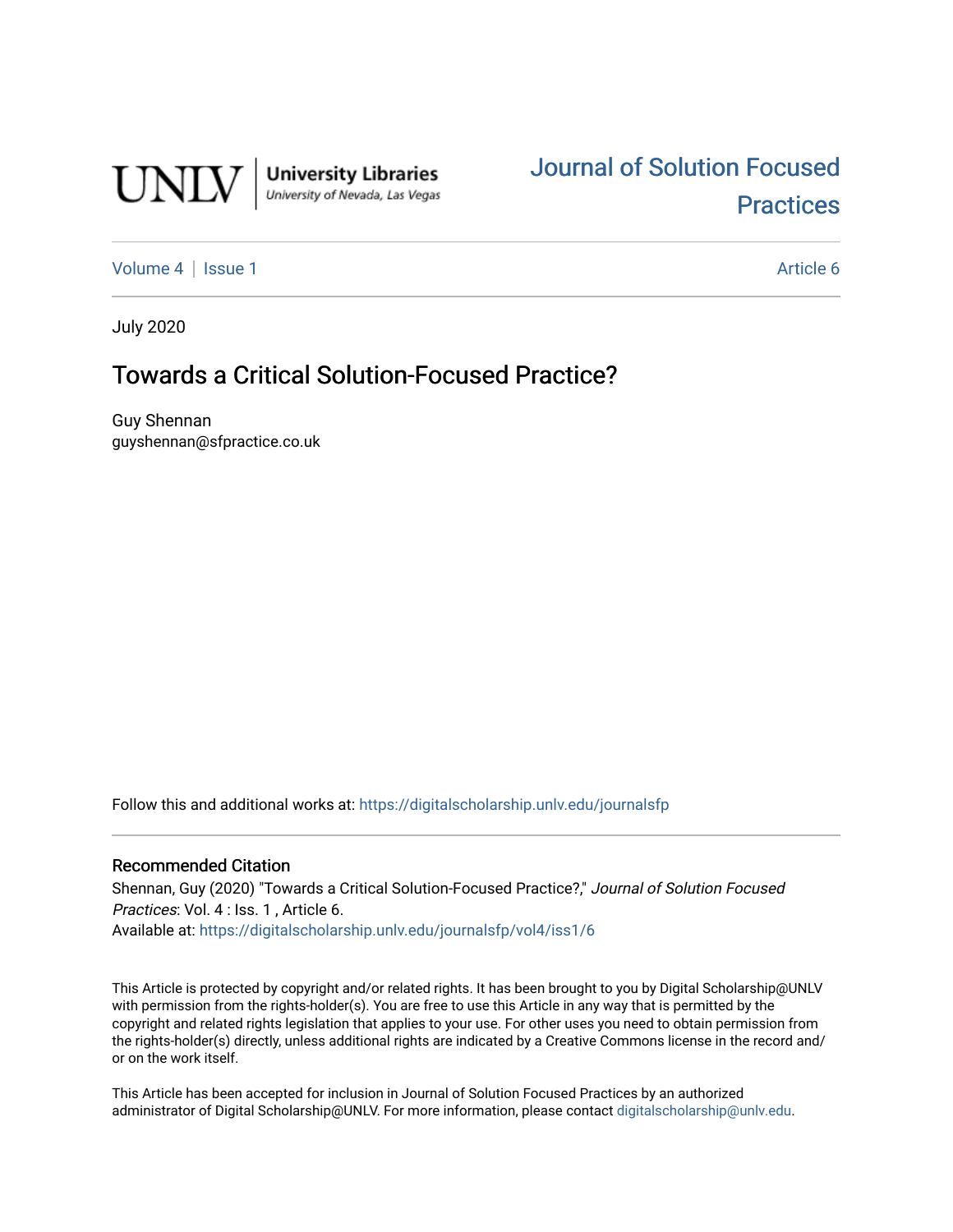### *RE-PRINT IN ENGLISH*

# **Towards a critical solution-focused practice?[1](#page-1-0)**

Guy Shennan

Solution-focused practitioner, trainer and consultant - Guy Shennan Associates

#### **Abstract**

This article explores possible connections between solution-focused practice, collective action, and social change. It considers how solution-focused practice might enter and be used in such contexts. A case is made for collective action as one type of response to the sort of difficulties that lead people to seek therapy. This is addressed first in a solution-focused way, by considering characteristics of the approach that might help its adaptation for social and collective action. Finally, ideas are offered to make solution-focused practice more suited to such endeavors.

#### **Introduction**

 Some recent developments in solution-focused practice have excited me more than any since my introduction to the model in the mid 1990s. At the 2017 solution-focused world conference in Frankfurt, I attended an 'open space' discussion facilitated by Wolfgang Gaiswinkler on 'SF and Politics'. During this gathering we groped our way uncertainly towards what a relationship between politics and the solution focused approach might entail. At the same conference, I was invited to deliver the opening plenary at the SFBTA North American conference in November of 2018. My address was on broadening the solution-focused approach from the individual to the community level. Earlier in 2018, a section of the annual UK Association of Solution Focused Practice (UKASFP) conference focused on a similar theme, framed this time as 'SF and Social Change'.

 A draft 'solution-focused manifesto for social change' was distributed at the UKASFP conference, signed a little mysteriously by the 'Solution-Focused Collective'. In the late summer of that year, a group of solution-focused practitioners, all interested in using solution-focused ideas and practices for the purposes of social change, formed under this name. Having consulted the wider solution-focused community on its contents, we further developed and then published the manifesto (Solution-Focused Collective, 2019).

 In this article, I want to explore connections between solution-focused practice and politics, and what it might mean to think in this way. I am not approaching this enterprise neutrally, as I am committed to the importance of collective action and the need for social change. One of the reasons I was interested in the SF and politics discussion in Frankfurt was that political campaigning had become connected to my professional life while I served as the Chair of the British Association of Social Workers from 2014 to 2018. In particular, in April 2017, I took part in an event called 'Boot Out Austerity', a 100 mile walk to protest about the UK government's policies of 'austerity', which included savage cuts to services and benefit payments to disabled and unemployed people. This was a collective action, by a group of social workers who wanted to make politicians and the public aware of the impact of this austerity and to call for its end (the phrase 'Boot Out Austerity' is a pun in English: 'to boot out' is a colloquialism meaning 'to get rid of', while boots are, of course, worn by walkers). The discussions in Frankfurt and at the 2018 UK and US conferences alerted me to possibilities of bringing solution-focused practice into such contexts, and of how it could be used in them. Investigating these possibilities might lead to more questions than answers, unsurprisingly given that we are at an early stage in this process. If these questions are difficult to answer, then, as Jonathan Franzen (2013) suggests, this would make them very much worth asking.

<span id="page-1-0"></span><sup>1</sup> An earlier version of this article, in Polish, was published in the first edition of *Polski Biuletyn BSFT* in early 2018.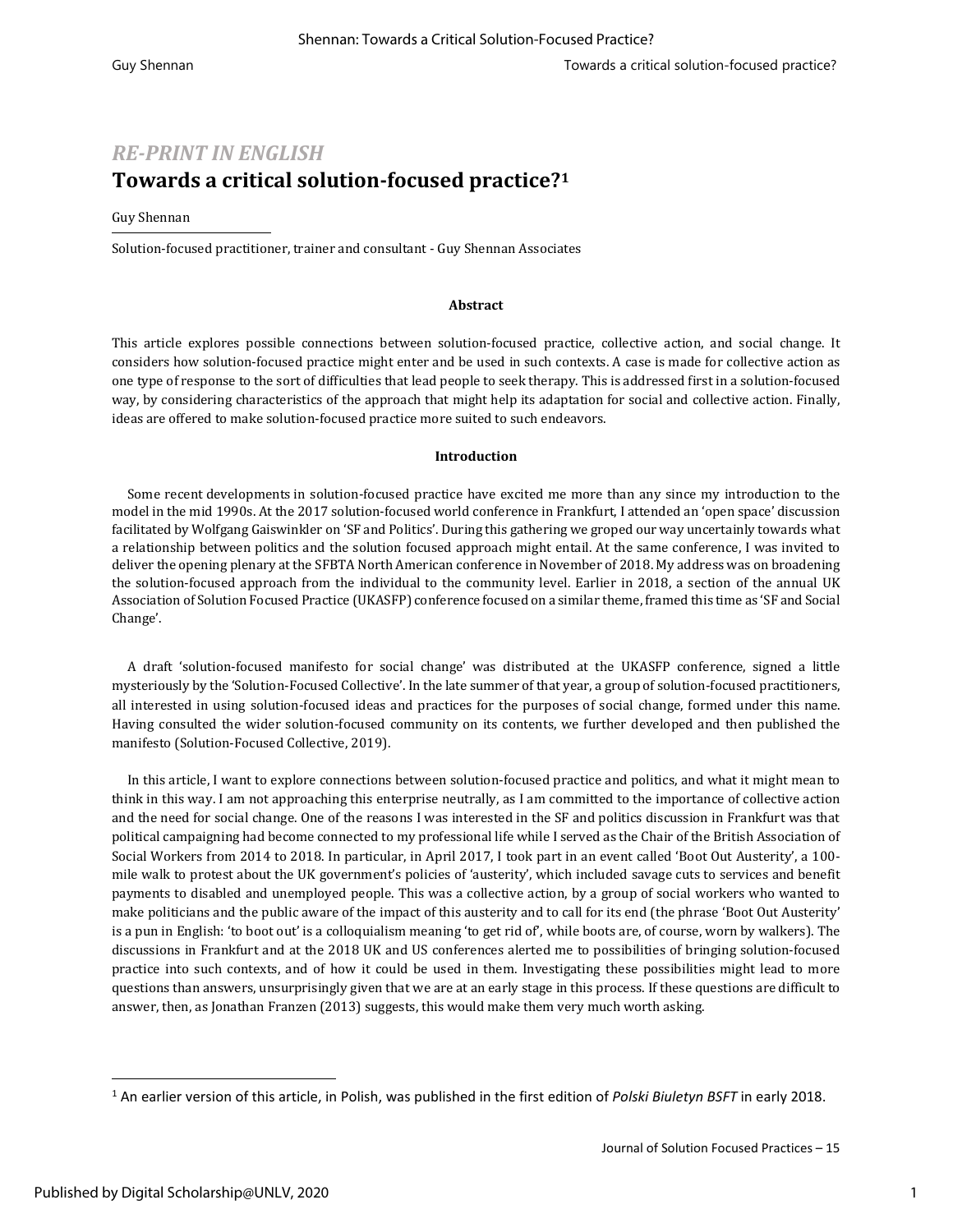#### Journal of Solution Focused Practices, Vol. 4 [2020], Iss. 1, Art. 6

 First, I will suggest the case for collective action in response to difficulties that lead to people seeking therapy. I will follow this with a critical look at aspects of solution-focused practice that might impede its movement into the political domain. The existence of such issues would suggest that work is required on the solution-focused approach to enable this movement to happen. I will address this in two ways, first, in true solution-focused fashion, by considering characteristics of the approach that fit with or will help in adapting it for more political and collective action. Second, I will offer some ideas for making solution-focused practice more suited to these endeavors.

 Let me add a brief note about terminology, as words can take on different meanings in different parts of the world. I am referring in particular to the word 'critical' in the title of this article. This is of course a word in everyday use, where it is often associated with being negative and even destructive. Put in front of 'practice' though, it can refer to "open-minded, reflective approaches that take account of different perspectives, experiences and assumptions" (Glaister, 2008, p8). We are going somewhat further, and using the term 'critical solution-focused practice' to evoke, for example, 'critical psychology' and 'critical psychiatry', which are perspectives in their respective fields that draw on critical theory (Fox et al., 2009; Thomas, 2017). This originated in the sociology of the Frankfurt School, though the term now refers more widely to critiques of society that draw attention to and challenge power structures (Bohman, 2019). Critical theory sees social problems as determined more by societal structures than by individual factors, and associated practice perspectives therefore see social change and collective action as at least as important as individual change.

#### **A case for collective action**

In the earlier days of the helping professions, collective action was a common feature. For example, social work in the UK was initially as much a collective approach involving campaigning and reform as it was an approach used with individuals and families (Dickens, 2018). The importance of the former relative to the latter was advocated by Clement Attlee (1920) (later the British Prime Minister responsible for developing the post-war welfare state) amongst other social workers, which in turn influenced the work of Jane Addams in the US (Knight, 2010). Addams, known as the 'mother' of social work, ensured that initially it had a strong emphasis on reform. This was challenged by the gradual growth of the more individualized psychotherapy and psychology, which saw a rapid acceleration in the second half of the twentieth century (Rose, 1990).

The sociologist, C. Wright Mills (1959, p.9), drew an important distinction between personal troubles and public issues. He illustrated this in the case of unemployment:

*When, in a city of 100,000, only one man is unemployed, that is his personal trouble, and for its relief we properly look to the character of the man, his skills, and his immediate opportunities. But when in a nation of 50 million employees, 15 million men are unemployed, that is an issue, and we may not hope to find its solution within the range of opportunities open to any one individual. The very structure of opportunities has collapsed. Both the correct statement of the problem and the range of possible solutions require us to consider the economic and political institutions of the society, and not merely the personal situation and character of a scatter of individuals.*

The relevance of this distinction has been reinforced in recent years by the effects of the austerity programs implemented by many governments following the financial crash of 2008. The psychological impact of austerity has been extensively documented (McGrath et al., 2015), though this does not mean that this impact requires individualized responses. The need for a collective response has been highlighted by service user groups, for example, the UK-based radical psychiatric survivor group, Recovery in the Bin (2015). As one mental health service user said, "The best antidepressant is collective action" (Curtis, 2018).

#### **Solution-focused practice - an individualist critique**

 A belief in the need for collective responses is one of the hallmarks of radical and critical approaches in the helping professions, with another being a focus on collaborative working and the empowerment of service users. Although the central focus of solution-focused practice on what the client wants might be seen to make this a radical approach, it has remained a largely individualized endeavor. In an influential article, Miller and de Shazer (1998) clearly intend to keep solution-focused therapy away from politics, as it is usually understood, and not treat clients' problems as social problems.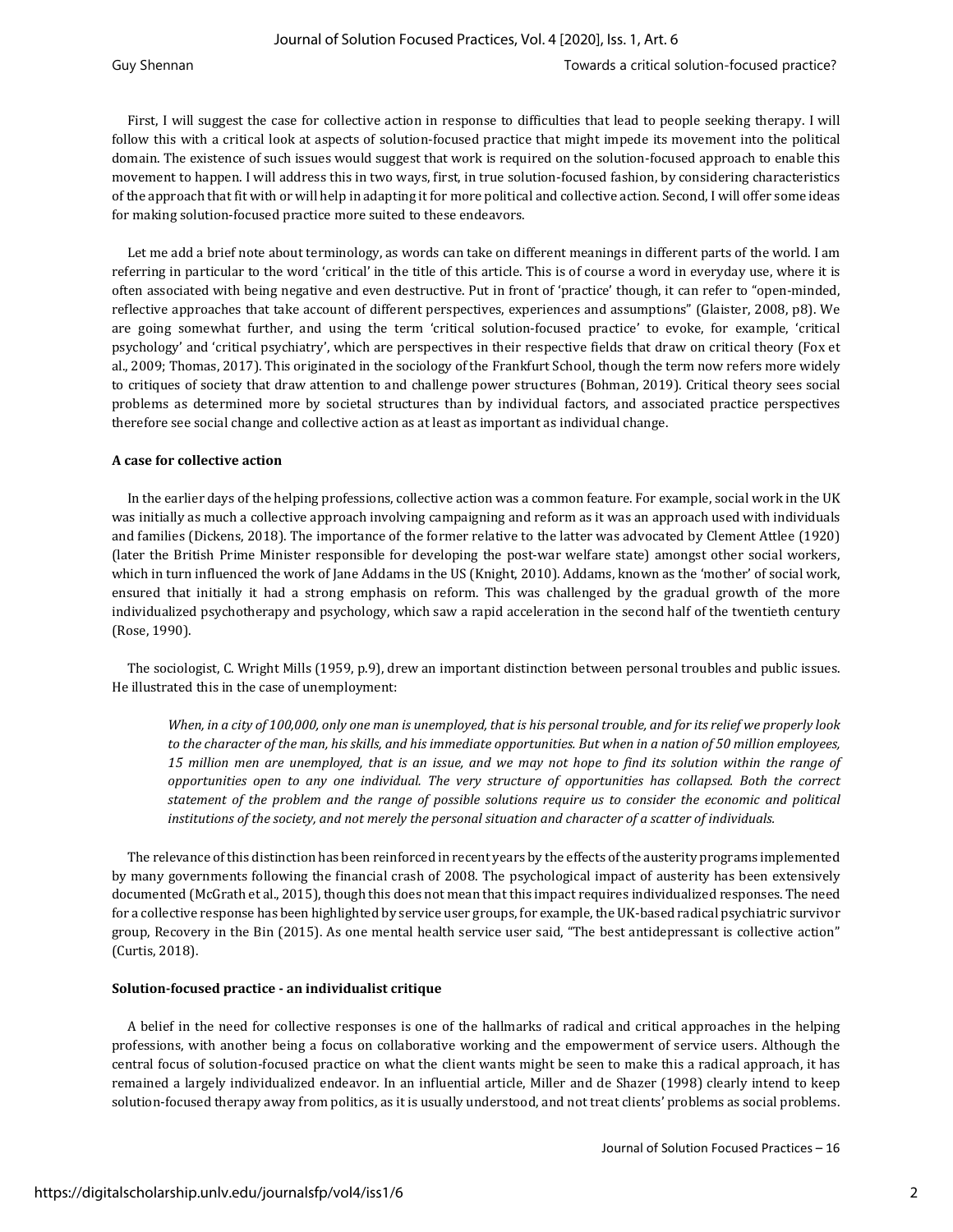They claim that, in a different language game, solution-focused therapists *do* engage in a political process, by replacing their clients' problem-focused stories with solution-focused ones. This is a language game that sees therapy as a job, working with clients in constructing change, and "this is what clients pay their therapists to do" (Miller and de Shazer, 1998, p.367).

 How solution-focused practice is being conceptualized here is caught up in the context in which it originally developed, where a person pays a fee to receive therapy. It has since moved into many other contexts, and yet it has carried with it individualized, transactional features of the privatized market setting. The development of solution-focused therapy has been virtually coterminous with the current era of neoliberalism, and part of our argument is that prevailing models of practice cannot escape the influence of the wider social and political landscape. In the neoliberal age, "all forms of social solidarity were to be dissolved in favor of individualism, private property, personal responsibility, and family values" (Harvey, 2005, p.23). So while it is tempting to see the act of asking what the client wants as a radical one, while this remains at the individual level it can also be seen as contributing to "ways in which individuals are encouraged, or even coerced, into seeing themselves as wholly responsible for every aspect of their lives" (Ferguson, 2017, p.76).

 The word 'coerced' might seem strong, but we need to be careful about how solution-focused therapy could be used in government programs, alongside other psychological interventions, as a means of 'psycho-compulsion', for example to return people into employment (Friedli & Stearn, 2015). There is a price to pay for trying to make people wholly and individually responsible for their lives. As Recovery In The Bin (2015) put it, "autonomy and self-determination can only be attained through collective struggle rather than through individualistic striving and aspiration".

 Added to these thoughts about context and the limits of asking individuals what they want, a further politically-driven critique of the solution-focused approach would focus on its lack of attention to the question 'why?'. This is seen as the central question in self-directed groupwork, an approach to collective action that developed within social work (Fleming & Ward, 2017), which has connections with the critical pedagogy of Freire (1970). The developers of the self-directed groupwork model critique approaches which jump straight from the question 'what?' to the question 'how?', without addressing 'why?' in between. They claim that this limits the scope of solutions to "the private world around people and within their existing knowledge and experience" (Fleming and Ward, 2017)." The suggestion being made is that asking 'why?', especially in a group context, develops a critical consciousness and leads to a wider range of options for actions and change.

 This focus on problems, and on process rather than outcome, marks self-directed groupwork out as very different to solution-focused practice, and it is not clear at this stage what this particular critique will offer a solution-focused practitioner. But who knows what synthesis might result from a consideration of such an antithetical approach! The important thing is to adopt a critical and reflexive stance towards one's methods, which is part of a political approach in itself (Warren, 1984). At the very least, this will keep our approach alive and will help to steer us from conformity towards development and change.

#### **Solution-focused as a radical practice**

 So, there appears to be work to do for solution-focused practice to be adapted for use in a political context, as part of collective action towards social change. If we want solution-focused practice to move in this direction, let us first look at what is already occurring, for 'instances' of such adaptation.

 We stated a caveat above, with regard to the solution-focused starting point of asking what the client wants, that this can lead to required social change being reduced to the pursuit of individual goals with an undue responsibility placed on the individual. At the same time, if we guard against this, it is still a potentially radical and empowering act, to ask a person, or a group of people, what they want. Let me give two examples. Ferguson (2017) describes the 1838 memoir of John Perceval as "perhaps the most perceptive and poignant account ever written by an ex-patient about asylum life" and shares this extract (p.37):

*Men acted as though my body, soul and spirit were fairly given up to their control, to work their mischief and folly upon. My silence, I suppose, gave consent. I mean, that I was never told, such and such things we are going to do; we*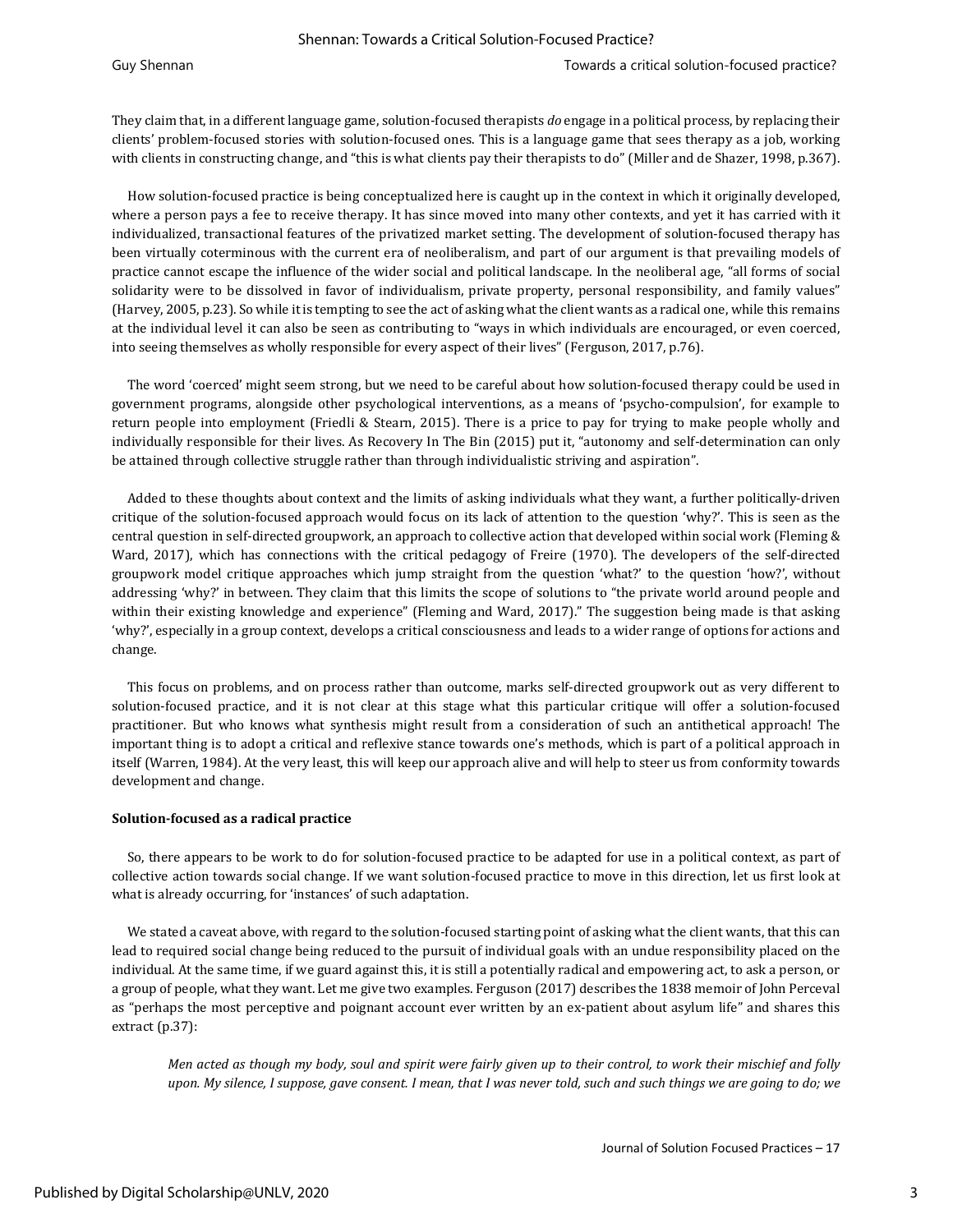#### Journal of Solution Focused Practices, Vol. 4 [2020], Iss. 1, Art. 6

Guy Shennan Towards a critical solution-focused practice?

### *think it advisable to administer such and such medicine, in this or that manner; I was never asked, Do you want any thing? Do you wish for, prefer, anything? Have you any objection to this or that?*

 My second example is a collective one. A few years ago, I was at a social work conference in South Korea, at which a group of disability rights activists staged a protest as the minister gave a welcome speech. The audience were shocked by the treatment of the disabled people as they were removed from the stage and the hall, but at the end of the conference three days later they were back on the same stage, this time at the invite of the conference organizers, and able to convey their message. This followed negotiations with the conference hosts, though I also witnessed a truly collaborative relationship developed between the disabled activists and a group of social work activists at the conference, through which the disabled group gained support in making their case. This began when one of the social workers located the disabled activists website after the protest and sent them an email that ended with the simple question: "What do you need from us, what do you want?" (Shennan, 2016).

 For many years now, the starting question of the BRIEF team in London has used the word 'hope' rather than 'want': "What are your best hopes from our work together?" (Ratner et al., 2012). A recent book by the English Marxist scholar, Terry Eagleton (2015), might explain the popularity of this particular question, as he considers differences between hope and desire. Eagleton's is a rich account, drawing widely on political, religious and literary sources, which I cannot do justice to here. I shall pick out a few of these differences, which alert us to the political aspects of hope. First, hope, unlike desire, can express possibility as well as a wish. "I hope to see you in Copenhagen in September" suggests I expect this could happen, whereas "I wish I were Lionel Messi" does not (for the non-sporting reader, I am referring here to the world's greatest footballer).

 A consequence of this aspect of hope, that it is a desire for something believed to be possible, is that it invites action to be taken towards its realization. For Thomas Aquinas, this action is part of hope itself, which he defines as "a movement... towards some difficult good" (Eagleton, 2015, p.50). That hope is an activity rather than a state of mind makes it performative, that is, it is "not simply an anticipation of the future, but an active force in its constitution" (p.84). As the English Romantic poet, Shelley, wrote in *Prometheus Unbound*: "to hope till Hope creates/From its own wreck the thing it contemplates". Eagleton finds here an explanation for the connection between the Romantic imagination and radical politics, and this might suggest to us too that the invitations we make to our clients to imagine preferred futures could lead to political action (p.85):

*The mere act of being able to imagine an alternative future may distance and relativize the present, loosening its grip upon us to the point where the future in question becomes more feasible. This is one reason why the Romantic imagination has a link to radical politics. True hopelessness would be when such imaginings were inconceivable.*

 This idea of hope as movement and the implications of this for political action mean that it is not only the future focus of solution-focused practice that is relevant here, but its focus on progress too. Eagleton also cites theological thinkers, such as Jurgen Moltmann, who describes Christianity as "hope, forward-looking and forward-moving, and therefore also revolutionary and transforming the present" (p.54). This fits with the focus on progressive narratives in solution-focused practice (de Shazer, 1991) and hints at an as yet untapped potential for the approach to be utilized in radical movements, whether political or spiritual.

 We can also mention the resource focus of solution-focused practice. Raymond Williams (1983, p.241) described social movements, such as the peace movement and the feminist movement, as "resources for a journey of hope", which he believed were needed to move beyond globalization. Working with service user movements and groups, the solutionfocused practitioner would typically be alert to their resources, which according to Jones and Novak (2014, p.17) include "unparalleled insights and understandings of their challenges and difficulties and the ways to meet them". In the case of service users affected by poverty this would be a much needed corrective, as they go on to claim that "the resourcefulness of the poor is a much neglected contribution to the struggle".

 So there do appear to be a number of ways in which solution-focused practice might already be useful with regard to collective action and social and political change. We can also note that the approach is already used with groups of people and not just individuals, though in different contexts than those being considered here. There are numerous examples of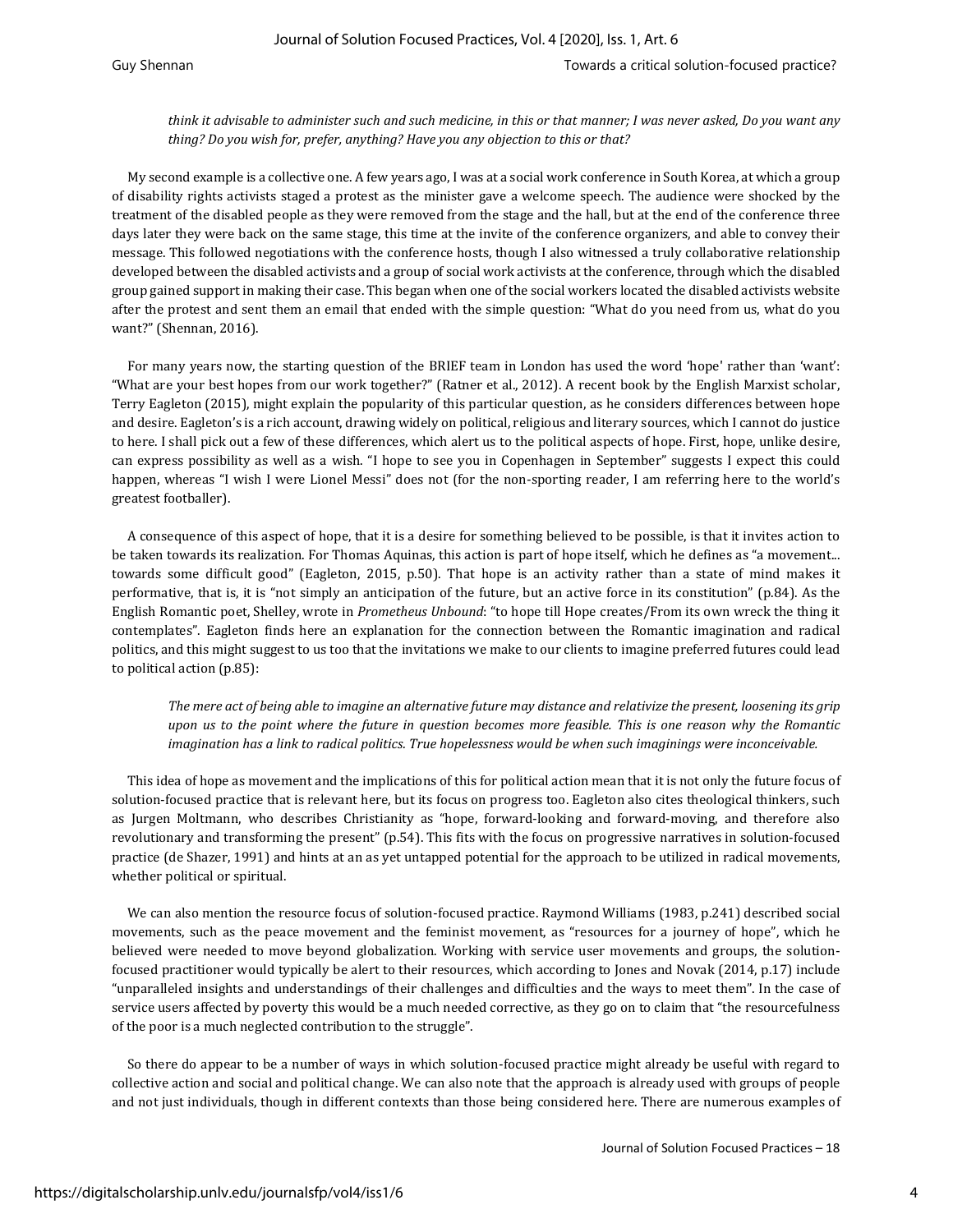solution-focused groupwork, in educational or treatment settings (Metcalf, 1998; Sharry, 2007) though the treatment is usually of individuals who have come together just for this purpose, rather than work with a collective as such. There are likely still lessons to be learned here, and perhaps even more so from solution-focused practice in and with organizations (McKergow & Clarke, 2007). Outside of solution-focused practice but connected in its focus on resources, asset-based community development might also be a source to tap into (McKnight & Block, 2010).

#### **A cautionary note**

 Before looking at how solution-focused practice can become more relevant for social change, I shall address a potential fear about the nature of the social change for which the approach might be used. In the manifesto referred to above (Solution-Focused Collective, 2019) it is clear that this is about a movement towards more social justice. It might seem hard to argue against such an aim, though two issues arise. One is that a term such as social justice is vague and justice is in the eye of the beholder, so to speak. An end that seems just to one group in society might seem less so to others. Second, this is in any case not the only type of social change wished for. There are nativist and other racist groups who also see certain social structures as unfair, and there is no reason to suppose that a solution-focused approach could not be used in pursuit of societal objectives that they would favor. In response, we can see that the same issue arises for solution-focused practitioners in working with individuals, where ethical issues need to be managed in the same way. This is dealt with explicitly in the criteria for a solution-focused "common project"

*We have sometimes said that when we can summarize what the client wants in one or two sentences and this is something that is important to the client, realistic in the client's present life-situation and ethical – which means something we want to participate in helping the client create and something that lies within the legitimate remit of our work – then we have a project.* (Korman, 2017)

 Similarly, in any given society, there will be mechanisms for sanctioning social change projects, and the availability of a new approach to be used in such projects is neutral in respect of their ethical basis.

#### **Further towards a critical solution-focused practice?**

 Let us turn finally to what else might help to move solution-focused practice further towards the political arena. Most importantly, we need to approach this task collectively. Just as neoliberalism has isolated the people with whom helping professionals work, so it has fragmented professionals and the services we work in. Forming alliances with likeminded professionals is key, and fortunately there are a number of groups who have made moves towards collective models of working from whom we can learn. These include critical psychiatrists (Thomas, 2017), critical, community and liberation psychologists (Fox et al., 2009; Afuape & Hughes, 2016) and radical social workers (Turbett, 2014).

 Each of these groups has developed alliances with service user groups. While this is also an important aspect of collective action, it does pose an issue for solution-focused practitioners that will require some thinking through. In the therapy context at least, contacts between solution-focused practitioners and their clients are relatively fleeting, with the practitioner aiming not to leave footprints in the client's life (Insoo Kim Berg, quoted in George et al., 1999, p.36). Forming alliances for social change, which would bring practitioners further into their clients' lives, does not sit easily with this. However, in other contexts, solution-focused practitioners do work on a longer-term basis with their clients, and in addition to this, collective action is likely to involve campaigning activities and not solely solution-focused practice as it is traditionally conceived.

 Perhaps the most radical shift of all, that would enable an alliance of practitioners and service users, would follow if we adopted the position of Raymond Williams, reported by Eagleton (2015, p.68,), who "takes it for granted that hope is in the first place not hope for oneself but *hope for us*" (emphasis added). In Ken Loach's 2016 film, *I, Daniel Blake*, the title character, who is subject to the indignity of the British social security system and has his welfare payments stopped, prepares a speech that rings with defiance. It begins "I am not a client, a customer, nor a service user…" and ends "I, Daniel Blake, am a citizen, nothing more, nothing less". We are all citizens, and we are all affected by globalization and regressive policies, such as austerity and reduced public services. So perhaps those of us who join together in these common causes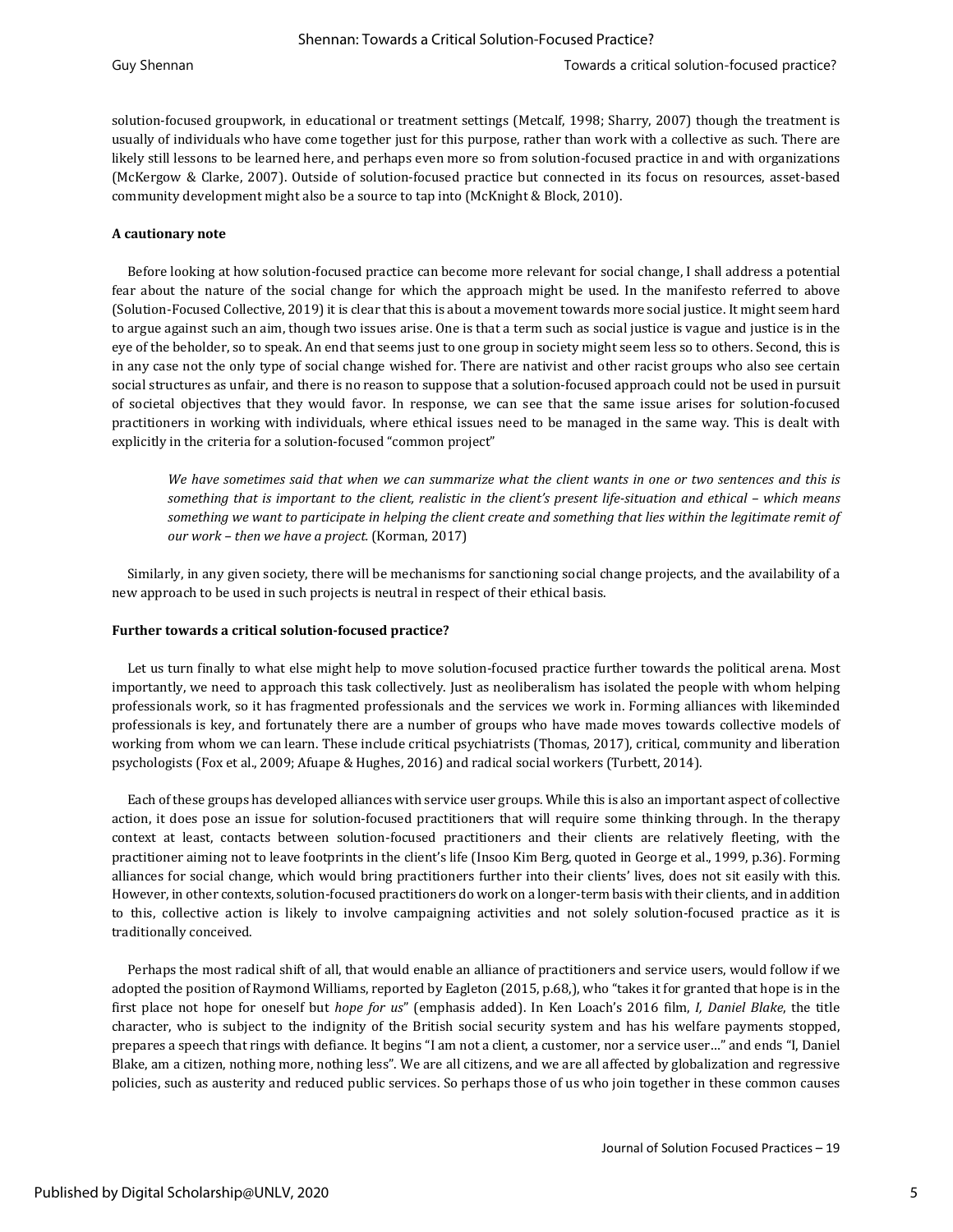#### Journal of Solution Focused Practices, Vol. 4 [2020], Iss. 1, Art. 6

can utilize solution-focused practice if we just change one word in that opening question, from 'What are your best hopes?' to 'What are our best hopes?'.

#### **Acknowledgements**

An earlier version of this article was published in the Polski Biuletyn BSFT, and I would like to thank that magazine and in particular its editor, Marta Rudnik, for giving permission for it to be published elsewhere. Thanks too to Rayya Ghul, Steve Myers, Marc Gardiner and the anonymous reviewers for their comments on a draft of this updated version.

#### **References**

- Afuape T. & Hughes, G. (Eds.) (2016). *Liberation Practices: Towards emotional wellbeing through dialogue*. Abingdon: Routledge.
- Attlee, C. (1920). *The Social Worker*. London: Bell & Sons.
- Bohman, J. (2019). Critical Theory, in E. N. Zalta (ed.). *The Stanford Encyclopedia of Philosophy* (Winter 2019 Edition), https://plato.stanford.edu/archives/win2019/entries/critical-theory/ Accessed 29 May 2020.
- Curtis, S. (2018). "The best antidepressant is collective action" -quote from mental health service user at a public meeting in Liver... https://t.co/PXPHazVCeB". 07 March 2018, 20:30 UTC. Tweet.
- de Shazer, S. (1991). *Putting Difference to Work*. New York: Norton.
- Dickens, J. (2018). Clement Attlee and the Social Service Idea: Modern messages for social work in England. *British Journal of Social Work*, *48,* 5-20.
- Eagleton, T. (2015). *Hope Without Optimism*. New Haven: Yale University Press.
- Ferguson, I. (2017). *Politics of the Mind: Marxism and mental distress*. London: Bookmarks Publications.
- Fleming, J. & Ward, D. (2017). Self-directed groupwork social justice through social action and empowerment, *Critical and Radical Social Work*, *5,* 75-92.
- Franzen, J. (2013). *Farther Away (paperback edition)*. London: Fourth Estate.
- Fox, D., Prilleltensky, I., & Austin, S. (Eds.) (2009). *Critical Psychology: An introduction*. London: Sage.
- Freire, P. (1970). *Pedagogy of the Oppressed*. London: Penguin.
- Friedli, L. & Stearn, R. (2015). Positive affect as coercive strategy: Conditionality, activation and the role of psychology in UK government workfare programmes, *Medical Humanities*, *41,* 40–47.
- George, E., Iveson, C. & Ratner, H. (1999). *From Problem to Solution: Brief therapy with individuals and families* (2nd ed.). London: BT Press.
- Glaister, A. (2008). Introducing critical practice, in S. Fraser and S. Matthews (Eds.)*, The Critical Practitioner in Social Work and Health Care*. London: Sage.
- Harvey, D. (2005). *A Brief History of Neoliberalism*. Oxford: Oxford University Press.
- Jones, C. and Novak, T. (2014). *Poverty and Inequality*. Bristol: Policy Press.
- Knight, L. (2010). *Jane Addams: Spirit in action*. New York: Norton.
- Korman, H. (2017). *The Common Project*. http://www.sikt.nu/wp-content/uploads/2015/06/The-common-projectsmall-revisions-2017.pdf Accessed 29 May 2020.
- McGrath, L. Griffin, V. & Mundy, E. (2016). The psychological impact of austerity, *Educational Psychology Research and Practice*, 2(2) 46–57.
- McKergow, M. & Clarke, J. (2007). *Solutions Focus Working: 80 real life lessons for successful organisational change*. Cheltenham: SolutionsBooks.
- McKnight, J. and Block, P. (2010). *The Abundant Community: Awakening the power of families and neighborhoods*. San Francisco: Berrett-Koehler Publishers.
- Metcalf, L. (1998). *Solution Focused Group Therapy*. New York: The Free Press.
- Miller, G. & de Shazer, de S. (1998). Have you heard the latest rumor about . . .? Solution-focused therapy as a rumor, *Family Process*, *37,* 363-377.
- Ratner, H. George, E., & Iveson, C. (2012). *Solution Focused Brief Therapy: 100 key points and techniques*. Hove: Routledge. Rose, N. (1990). *Governing the Soul: The shaping of the private self*. London: Routledge.
- Sharry, J. (2007). *Solution-focused Groupwork (2nd edition)*. London: Sage.